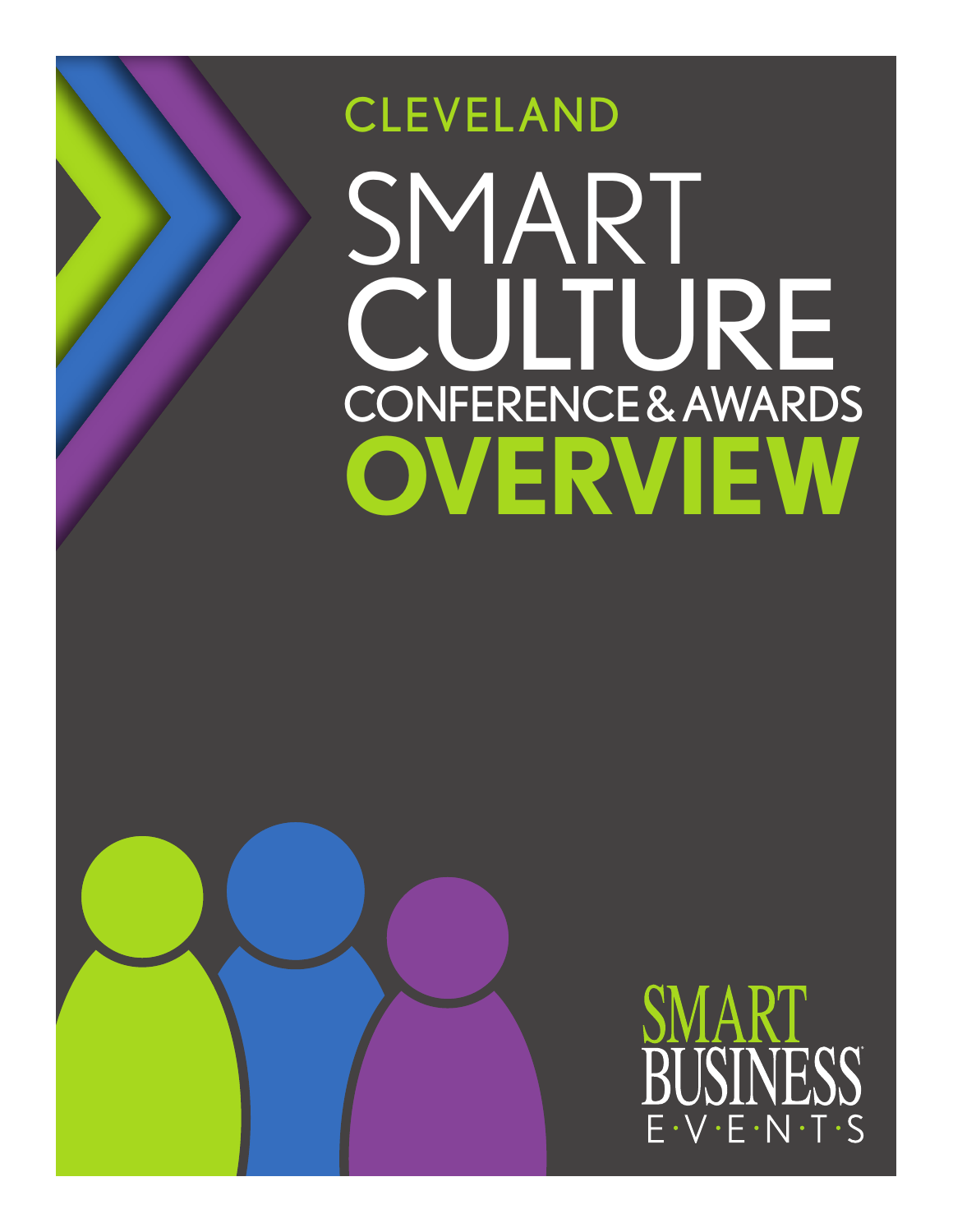





#### **THE SMART CULTURE CONFERENCE & AWARDS**

recognizes organizations that have developed a culture that bolsters productivity, enhances job satisfaction and provides a competitive advantage in the marketplace. This exciting event explores how culture can become an asset to drive performance, transform your organization into an employerof-choice and ultimately impact the bottom line.

This evening conference features an awards program honoring local organizations that have demonstrated cutting-edge practices in sustaining a Smart Culture as well as in-depth discussion from experts who are leading the way.









## **SMART CULTURE** BRINGS TOGETHER MORE THAN **320 ATTENDEES** FROM **93 ORGANIZATIONS**











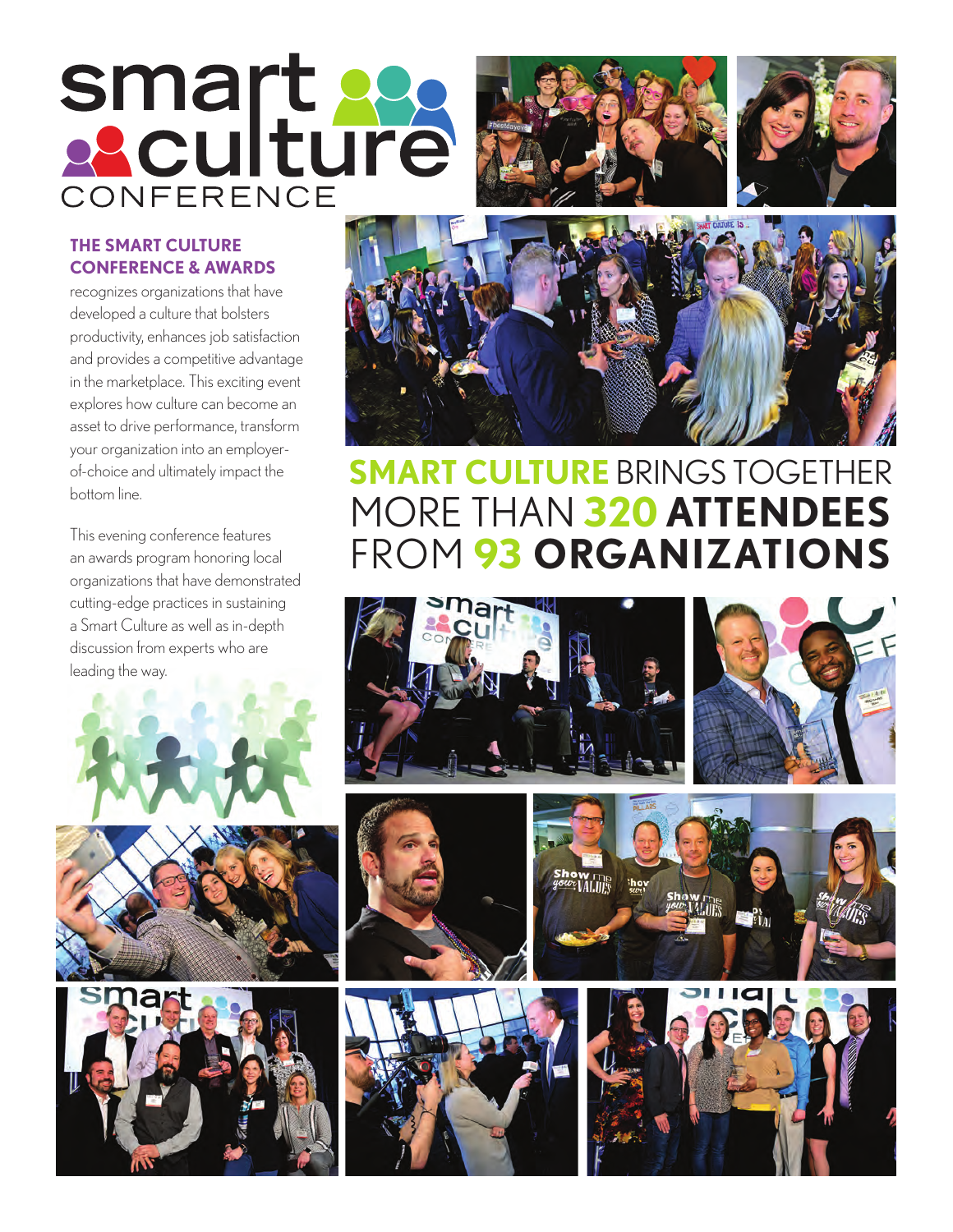### **NOTABLE HONOREES SPONSORS INCLUDE**



#### **WHAT PEOPLE ARE SAYING**

Thank you to everyone at Smart Business for a great event! Everyone at Earnest Machine gained a lot from the event and learned we have a lot more we can do. Also, thank you or highlighting Earnest Machine. We pride ourselves in being a great place to work for so many reasons and being able to share our story was amazing! Thanks again and hope to see you next year!!

**ELISE BASTIAN** DIRECTOR OF CULTURE AND TALENT DEVELOPMENT **EARNEST MACHINE**

Last night was a really fun and engaging event! Kudos to you — so well done! **CHRISTINA SCHMITZ** DIRECTOR OF CULTURE AND ENGAGEMENT **OSWALD COMPANIES**

Thanks to you and everyone with your organization for last night's terrific event. We were honored to be a recipient and to share in the celebration of great work cultures with other like-minded employers. Our employees truly value working for an organization that receives these sorts of recognitions and acknowledgements. They take pride in having family, friends and/or business colleagues mentioning that they had seen Main Street Gourmet's positive coverage in a recent publication. Thank you again for all of your efforts.

**PHILIP PLUMLEY** HR ADMINISTRATOR **MAIN STREET GOURMET**

#### **PANELISTS**



**BEN BRUGLER** PRESIDENT AKHIA



**TERESA HACK** PRESIDENT & COO **CHANNEL PRODUCTS** 



**LISA JACKMAN** DIRECTOR OF EMPLOYEE ENGAGEMENT HYLAND



**BRAD SHERMAN** PARTNER LITTLER







 $K2M^{\frac{2}{3}}$